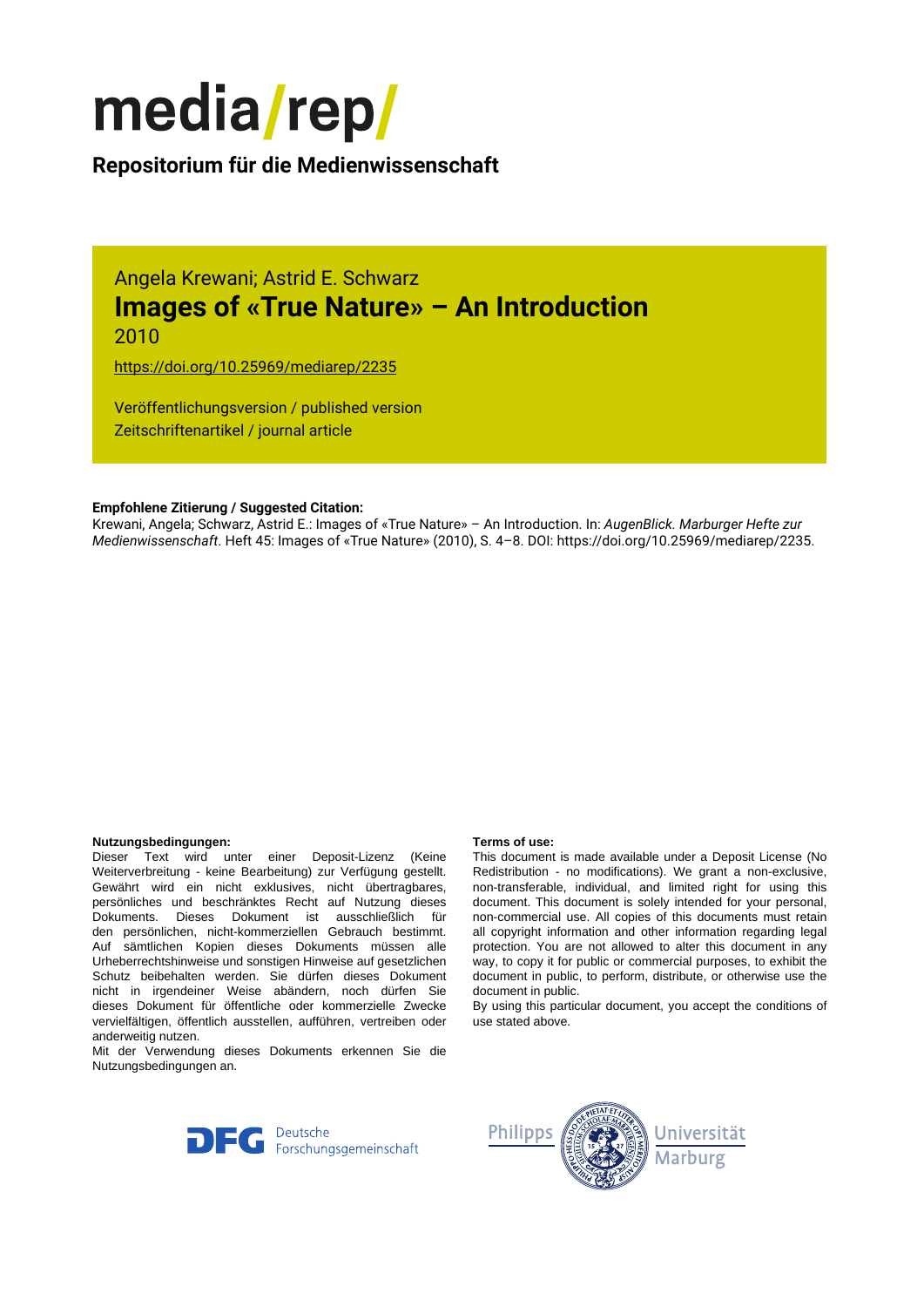## **Images of «True Nature» – An Introduction**

It has been claimed that only an aerial view is able to give us a «true picture of the splendour and richness of shapes» in nature.<sup>1</sup> This confidence in the aerial image is driven by the hope that it might provide a cognitive «insight into the landscape», because it facilitates an «overview and monitoring» of climate, soil genesis, and so-called lake types. The statement itself comes from Erich Wasmund, who in the 1930s attempted to render aerial images useful for science, as did many of his colleagues from the geosciences and, later on, the environmental sciences. At the time, the question of whether and in what sense the photographic aerial image – including photographic images of landscapes – could be claimed to be »true» was still very much an open one. What was their epistemic and ontological status? Indeed, what status *should* they have, and why?

Mimetic images of nature presented in various media have been part of our cultural memory and everyday practices for a long time. Ever since the emergence of landscape painting in the  $17<sup>th</sup>$  century, if not before, images of nature have been strongly codified. From then on they have proliferated both in popular culture and scientific disciplines. Looking at current debates around biodiversity or climate change, it becomes clear that scientific knowledge is communicated in part with the aid of images, which rely, to some extent, on the tradition of landscape painting. A range of scientific disciplines, from nanotechnology through to limnology (the science of freshwater ecology), appropriate images of nature, albeit in different ways. While limnology, for example, frequently transforms three-dimensional images into two-dimensional sets of signs, nanotechnology re-constructs traditional images of nature out of a set of digital data.

The idea for this edition emerged in parallel with the construction of a database of images by the editors, who wanted to reflect critically on the visual construction of nature. One essential component of the project in its early stages was to develop a viable tool – a web-based information system – that would make it possible to collect, organize and display the image data. The aim of the now available prototype is to facilitate the creation of various kinds of networks: a) at the level of information technology, b) at the level of users, c) and at the level of content. In terms of information technology, the main aim is to create and stabilize a network link between visual data and metadata, between visual data and literature data, and also between databases. The prototype has already provided a first impression of what form the

1 This quote is from the depiction of an aerial photograph in Wasmund (1930c, p. 536, see Schwarz, this issue). However, the question of visual truth is raised throughout this volume.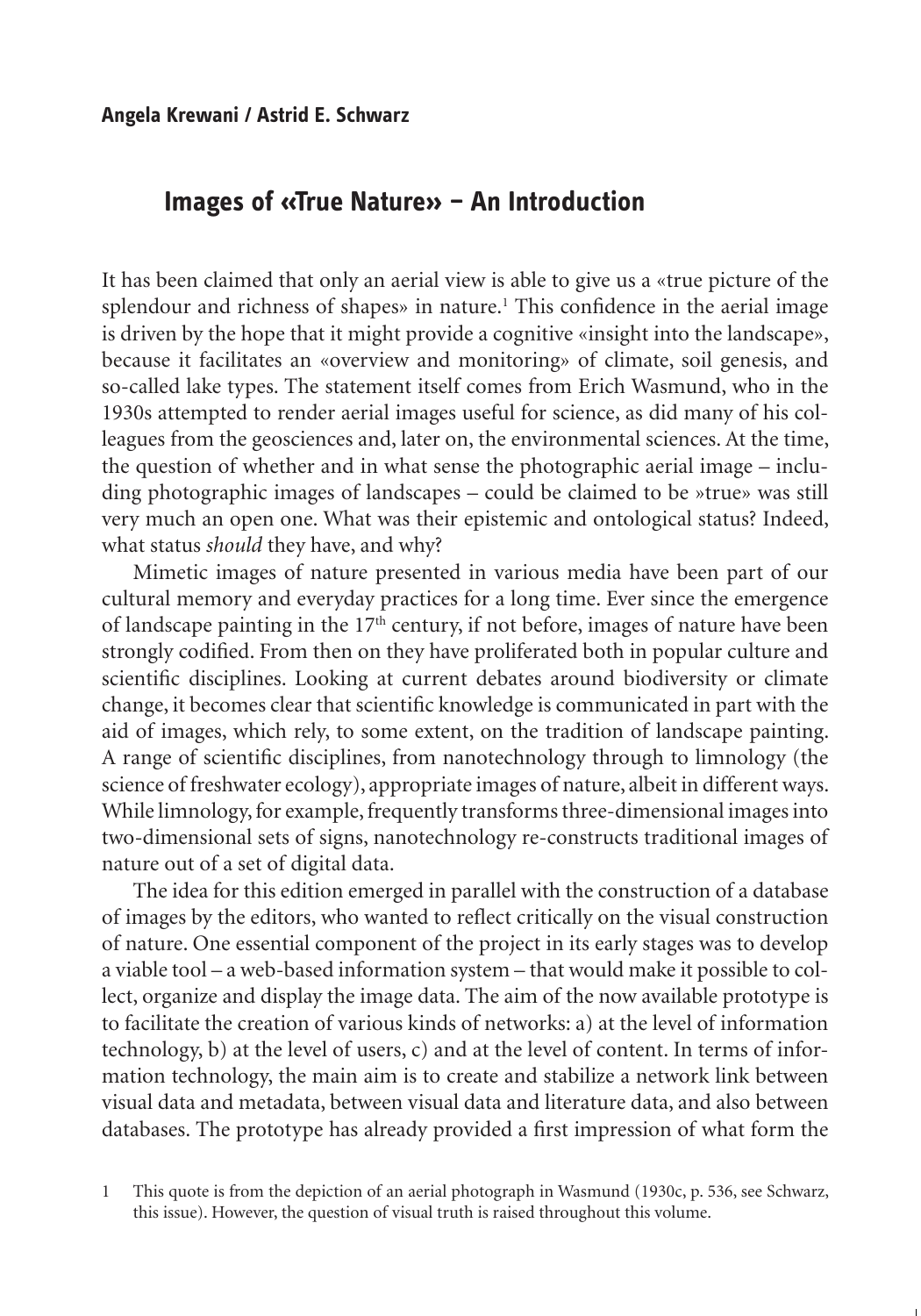many diverse networks of institutions and individuals and of disciplines and types of scientific activity might take in which ecological research and environmental research in general has been and is being conducted.

During this first stage of the project, our collecting activities were focused on a few selective examples of different visual media that have been used in ecological research over the years. Although the emphasis is on photography (landscape and aerial images in particular), there are also some microphotographs, X-ray photographs and chronophotographs. We have gathered visualizations of complete organisms or parts of organisms, populations, biocoenoses and biotopes. The list of keywords covers a variety of media such as drawing, etching or oil painting, as well as different representational techniques, including diagram, scheme, map, plan, table, poster, postcard, cartoon, textbook, scientific publication and popular literature.

The material is drawn largely from books and journals, although we look forward to being able to include hitherto unpublished resources as well. One problem associated with the material, be it from published documents or unpublished archival sources, is that the origin of the images is often not documented correctly (requiring further extensive investigation) or in some cases has been lost completely. This difficulty applies to the medium of photography in general, so that its usefulness as a source in historical research was somewhat underestimated, leading to its underrepresentation in such research until about the 1980s.<sup>2</sup>

Users of the web-based database *Visual Cultures of Ecological Research* (http:// bildkulturen.online.uni-marburg.de) are provided with a decentralized structure for researching and recombining data and information via an interactive platform, this being a further aspect of the networking component. Issues concerning the representation of nature in its specific forms or the interplay between society and science may once again be of relevance here, too. Creating a link between content, visual data and literature data ultimately facilitates a topographical representation of the institutions and individuals being researched, thus generating new insights into the history of disciplines, individuals and institutions of the actors concerned with nature «out there». Indeed it is the visualization of the visual data according to historical and geographical criteria that makes it possible to generate new research questions. In this respect the web-based information system can be used as a heuristic tool for simultaneously extending and enriching perspectives from the philosophy and history of science and media studies.

«Ecology» is the name given to a sub-discipline of biology. However, ecological research is not conducted in this context alone – it is also a component of engineering-based disciplines, such as agriculture and forestry, and of subjects based more in the humanities and social sciences, such as cultural or human ecology. Inde-

<sup>2</sup> This observation was presented and discussed in detail at the conference «Histoire contemporaine et photographie: paradigmes – Problématiques – perspectives«, a one-day event held at the German Historical Institute in Paris, November 9, 2007.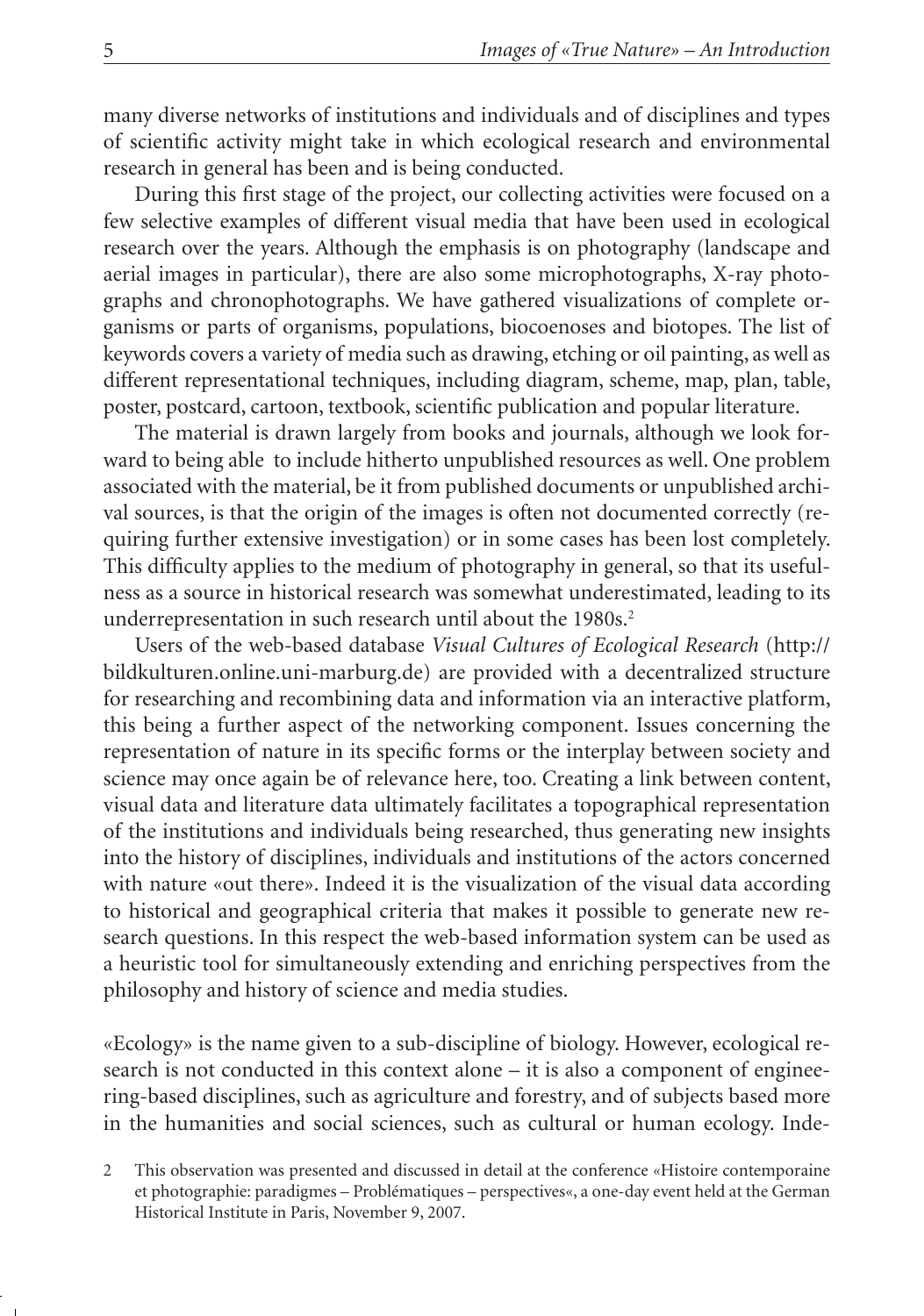ed «ecological» has come to be a comprehensive catchword – especially a political one – that structures discourses and provides orientation for action. It follows that «ecological» can be conceived in both normative and epistemological terms.

In this project we are particularly interested in images of nature in its specific forms, that is, the modes of representation of nature «out there» in open space, outside the laboratory. These images are influenced substantially by visualizations of nature that are generated in the context of ecological research. All that is seen, described, analyzed and politically negotiated as «ecological» in society is mediated through the production and transformation of images – through images which wander nomadically between various media and discourses as they move from science into society. Thus in this sense, nature in its specific forms – often visible to the naked eye – is just as much a constructed phenomenon as the abstract nature of the laboratory sciences.

A wide variety of visual images of nature are constantly being generated and defended, depending on the historical, cultural and methodological context in which they occur. These images represent different metaphysical ideas and epistemic models, and they differ in terms of the techniques, strategies and settings involved in their production. Ecological research, as we see it, can be read as a mapping program that presents different ideas of nature as they occur in different scientific, national, philosophical and geographical cultures. Whether a particular piece of nature is considered worthy of protection, is regarded as a commodifiable resource, as unreliable and dangerous, or as accessible to the contemplative mind depends crucially on its cultural environment – and thus, in our knowledge society, on science's visual and conceptual representations.

Against this theoretical background, reflections on images of «true nature» branched out in several directions, as the essays in this edition testify. Certain basic assumptions such as the constructed nature of the image, the hybridity of aesthetic and scientific discourses, and epistemological questions concerning the images' status are woven throughout the respective individual approaches. Valerie Hanson analyzes visual structures within scientific discourse, investigating images produced at a very small scale. The realm of the microscopic image is extremely interesting since, in the absence of an object that is neither visible to the naked eye nor tangible, it illustrates clearly the norms of visual construction. As the database has demonstrated, images rely not so much on their mimetic intention as on the inherent rules governing their composition. These also come into effect when space is concerned. In «Rising Above the Horizon», Astrid Schwarz shows what happens when a line migrates up or down in an image depicting nature. The presence and positioning of the line of the horizon determines whether we see a landscape, a map or something in-between – an aerial photograph, for instance. After introducing a number of general features of early aerial images as technoscientific objects in their cultural and epistemic context, she turns to a specific case in the field of aquatic ecology, reflecting on why the establishment of aerial photography as a scientific tool failed at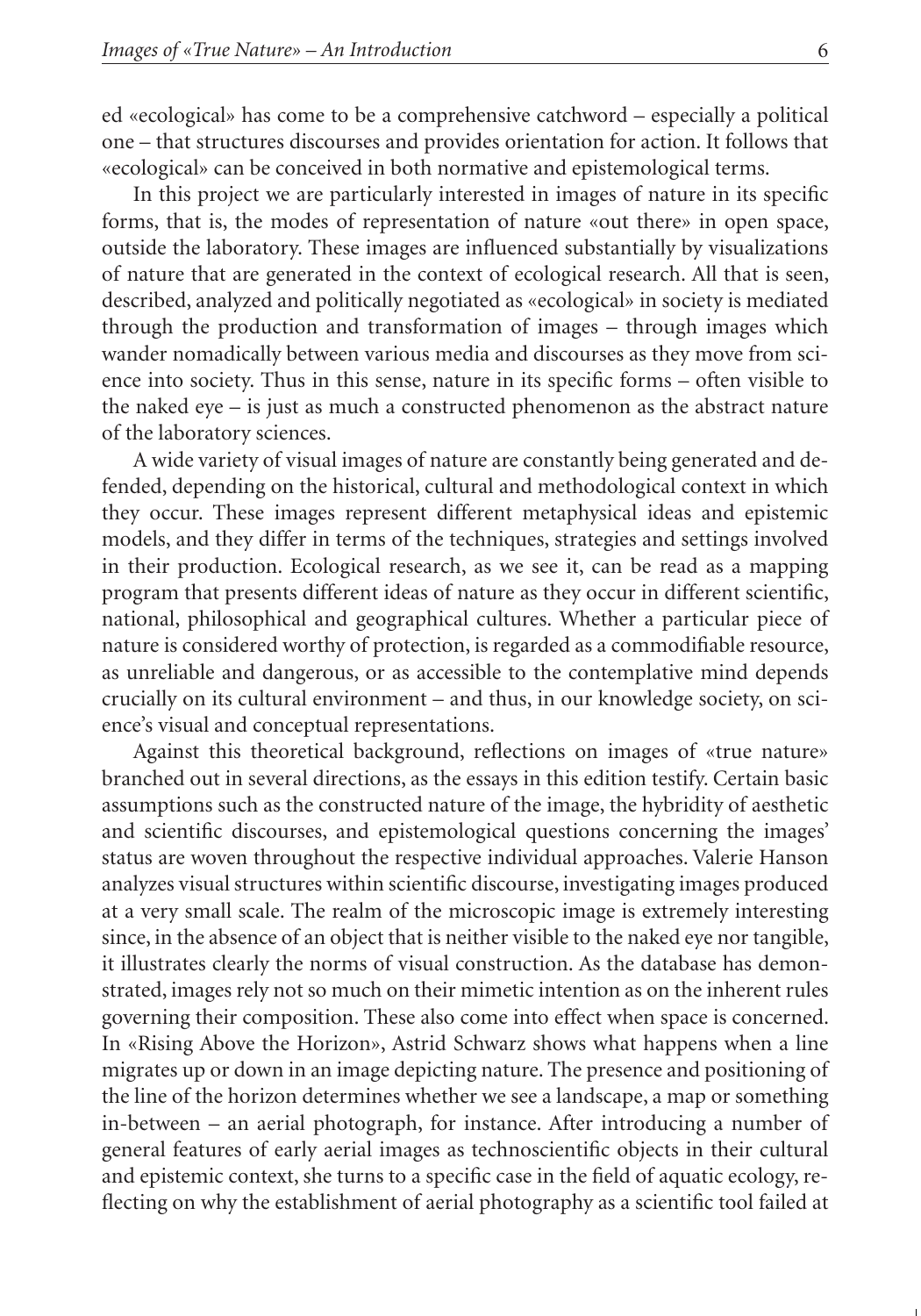the time. It turns out that this was due neither to the dual-use aspect of aerial photography nor to any opposition in principle by the scientific community, but rather to its association with certain conceptions of ecology that were out of favor. Addressing a different scale altogether, Alfred Nordmann is interested in landscape as a picturable space in which signs are arranged in certain ways. He contrasts this with immersive spaces for doing and building, in which the spectator is transformed into an actor. In his account, the cave constitutes a site where these two modalities come together and then part company. The cave's immersive interior can be represented as a landscape, and representations lose their representational character when they serve the construction of so-called *cave environments*. The scientific art of representation requires a carefully maintained distance, which collapses as technoscientific researchers enter the cavernous interior of human bodies, the molecular nanocosm, and other spaces of technical possibility.

Angela Krewani considers the aerial images contained in the database and maps out their history. The bird's eye view already emerged for the most part in Renaissance culture, aerial images related to economic and military interests can be identified as forming a distinct tradition. The conflation of scientific and political interests within the specific use of such images evolves even within the limnological research of the 1920s and 1930s, as the database clearly demonstrates. The database itself provides excellent access to images as well as offering ways of contextualizing knowledge – but still it had to be brought into being in the first place. Stefan Aumann, who works at the computer center at Philipps University Marburg, took on the task of organizing the data according the researchers' needs. His essay gives an account of the overall database concept and its organizational structure, explaining how the images were integrated into this structure. As mentioned above, the database provides an insight into the visual construction of nature «out there», drawing especially on images created through photography and painting. These images of nature can be understood additionally as internalized images, shaping our understanding of nature. In his piece, Alfred Nordmann briefly mentions the capacities of interior landscapes and the history of their realization. Karen Ritzenhoff's essay tackles this topic directly, discussing what she calls «internalized concepts of nature». Coining the term «landscapes of the mind», she analyzes images found in art and film, showing how they contribute towards the creation of mental images of landscape and nature. She has collaborated with the New Britain Museum of Art, Connecticut and she has aimed at re-kindling images of nature and re-establishing concepts of nature and art through individual performance. By discussing and reenacting a painting of the events of September 11, 2001, Karen Ritzenhoff comes to an understanding of the connection between artistic expression and individual mental landscapes. Her project integrates concepts of art, personal concepts of nature, and the cultural response to public notions of nature and civilization.

The idea of re-introducing nature and gardening into urban landscapes has been put into practice in some American cities over the last few years. New York